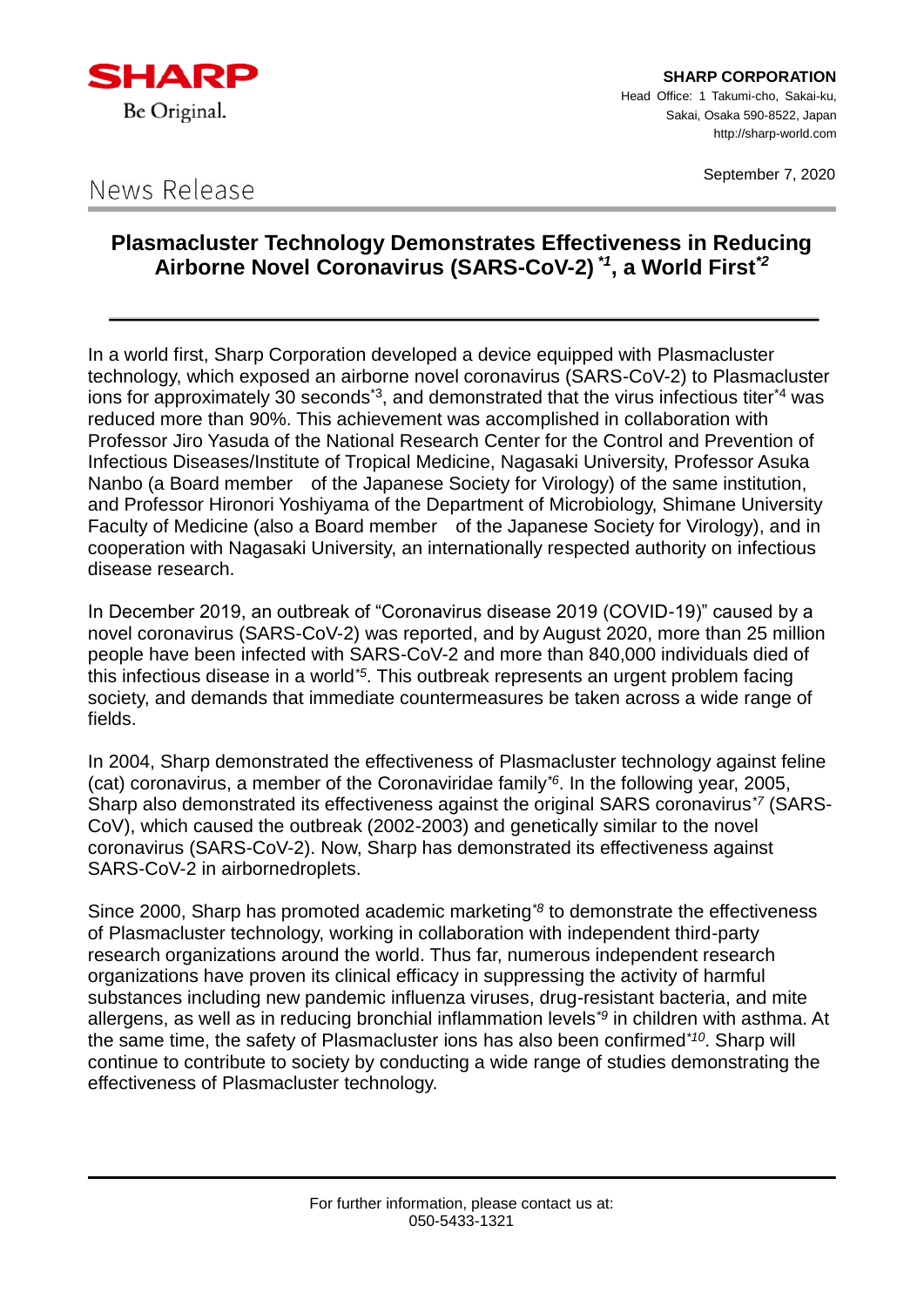Comments from Dr. Jiro Yasuda, Professor, National Research Center for the Control and Prevention of Infectious Diseases, Nagasaki University

Disinfectants such as alcohol and detergents (surfactants) are well-known to be effective to reduce the risk of the virus on materials, however, for infection via aerosols (microdroplets), there are few effective countermeasures such as a mask.

Here, effective inactivation of SARS-CoV-2 in airborne droplets by Plasmacluster technology was demonstrated.- It would be expected that it is useful to reduce the risk of infection in real spaces including office, home, medical facilities and vehicles.

- *\*1* Severe Acute Respiratory Syndrome Coronavirus 2 (SARS-CoV-2): The strain of coronavirus that causes coronavirus disease 2019 (COVID-19).
- <sup>\*2</sup> In ion-emission air purification technologies (as of September 7, 2020; based on Sharp research).<br><sup>\*3</sup> Celeviated by dividing the test appea volume by the flow researchy rate, accuming that the economic
- Calculated by dividing the test space volume by the flow recovery rate, assuming that the aerosol containing the virus is passing through the space at a constant speed.
- *\*4* Number of infectious virus
- *\*5* Based on data from Johns Hopkins University (as of August 31, 2020).
- <sup>\*6</sup> Announced on July 27, 2004.
- *\*7 Severe acute respiratory syndrome-related coronavirus*: The species and its viruses a statement of the Coronavirus Study Group. bioRxiv doi 10.1101/2020.02.07.937862 (February 11, 2020).
- *\*8* A marketing method to promote commercialization of products based on verification of scientific data on the effectiveness of a technology in collaboration with leading-edge academic research institutions.
- *\*9* Announced on September 18, 2014.
- Tests conducted by LSI Medience Corporation (inhalation toxicity, eye/skin irritation/corrosion, and teratogenicity tests, plus a two-generation reproduction toxicity study)

• Plasmacluster and the Plasmacluster logos are registered trademarks of Sharp Corporation.

#### ■ **Overview of Verification Test**

- Testing organization: National Research Center for the Control and Prevention of Infectious Diseases (CCPID)/Institute of Tropical Medicine, Nagasaki University
- Verification test apparatus: Virus testing device equipped with Plasmacluster technology



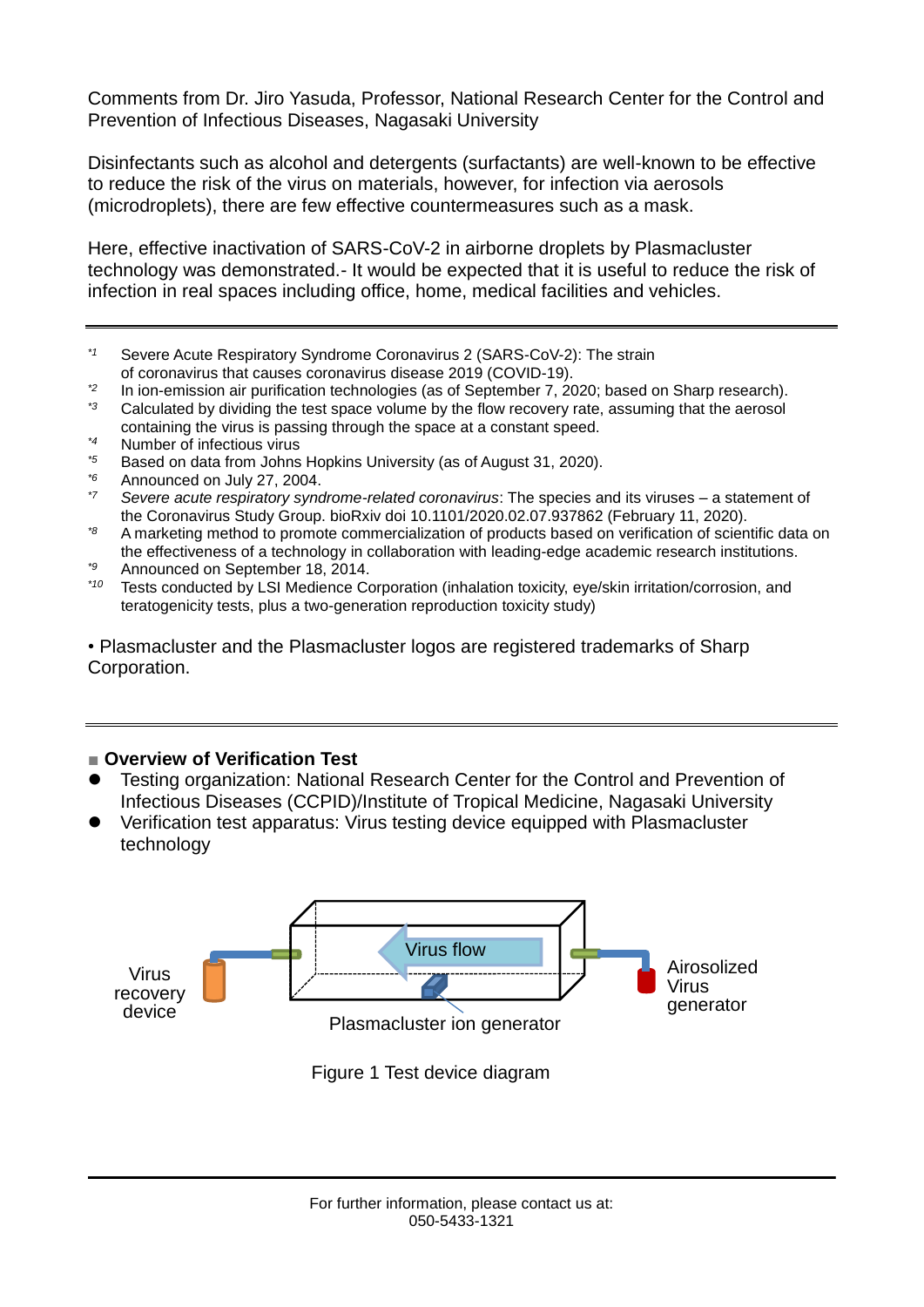- Plasmacluster ion concentration: Approx. 10 million/cm<sup>3</sup> (in the vicinity of the Plasmacluster ion generator)
- **•** Test space volume: Approx. 3 liters
- Control study: Comparison using the device described above without Plasmacluster ion generation
- Validation virus: Novel Coronavirus (SARS-CoV-2)
- Test method

1) Pass the aerosolized virus through the test devise from the generator.

2) Recover the aerosolized virus after exposure to Plasmacluster ions.

3) Calculate the infectious virus titer of the recovered virus solution by a plaque assay\*.

\* A standard assay to evaluate the number of infectious virus in the sample.

**Results** 

Table 1 Effect of Plasmacluster ions on infectious titer of novel coronavirus (SARS-CoV-2) suspended in air

|                                              | <b>Without Plasmacluster</b><br><b>IONS</b> | With Plasmacluster ions   Reduction |       |
|----------------------------------------------|---------------------------------------------|-------------------------------------|-------|
| Infectious virus titer<br>(number of plaque) | $1.76 \times 10^{4}$                        | $1.54 \times 10^{3}$                | 91.3% |

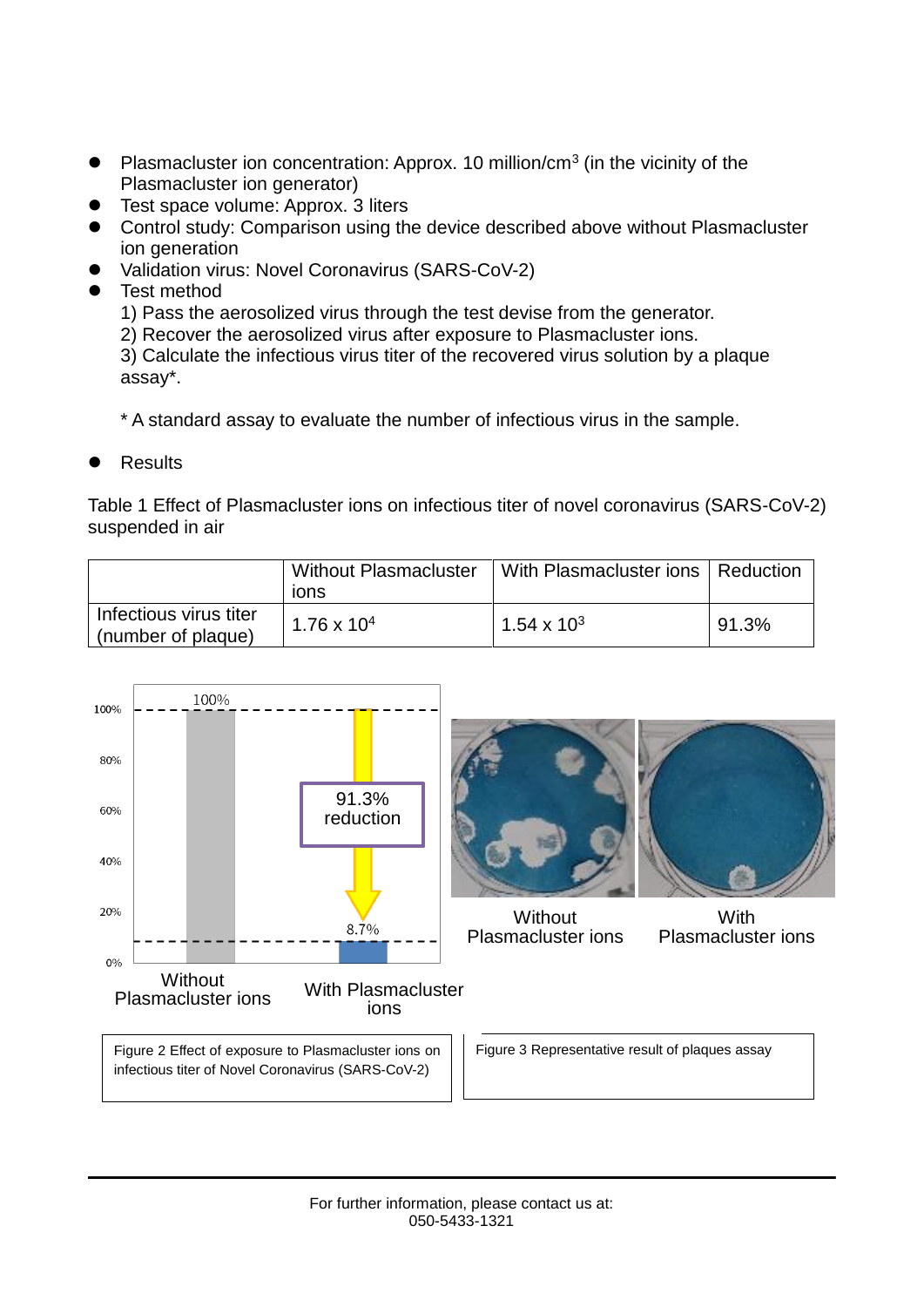#### ● About Plasmacluster Technology

Positively charged ions  $(H^+(H_2O)<sub>m</sub>)$  and negatively charged ions  $(O_2-(H_2O)<sub>n</sub>)$  are released into the air simultaneously, and the positive and negative ions instantaneously bond on the surface of airborne bacteria, fungi, viruses, allergens, and the like, becoming OH (hydroxyl) radicals which have very high oxidizing power. This is a unique air purification technology that works to suppress the activity of bacteria, etc., by breaking down proteins on their surface by a chemical reaction.



### **Mechanism for Inhibiting the Activity of Airborne Bacteria**

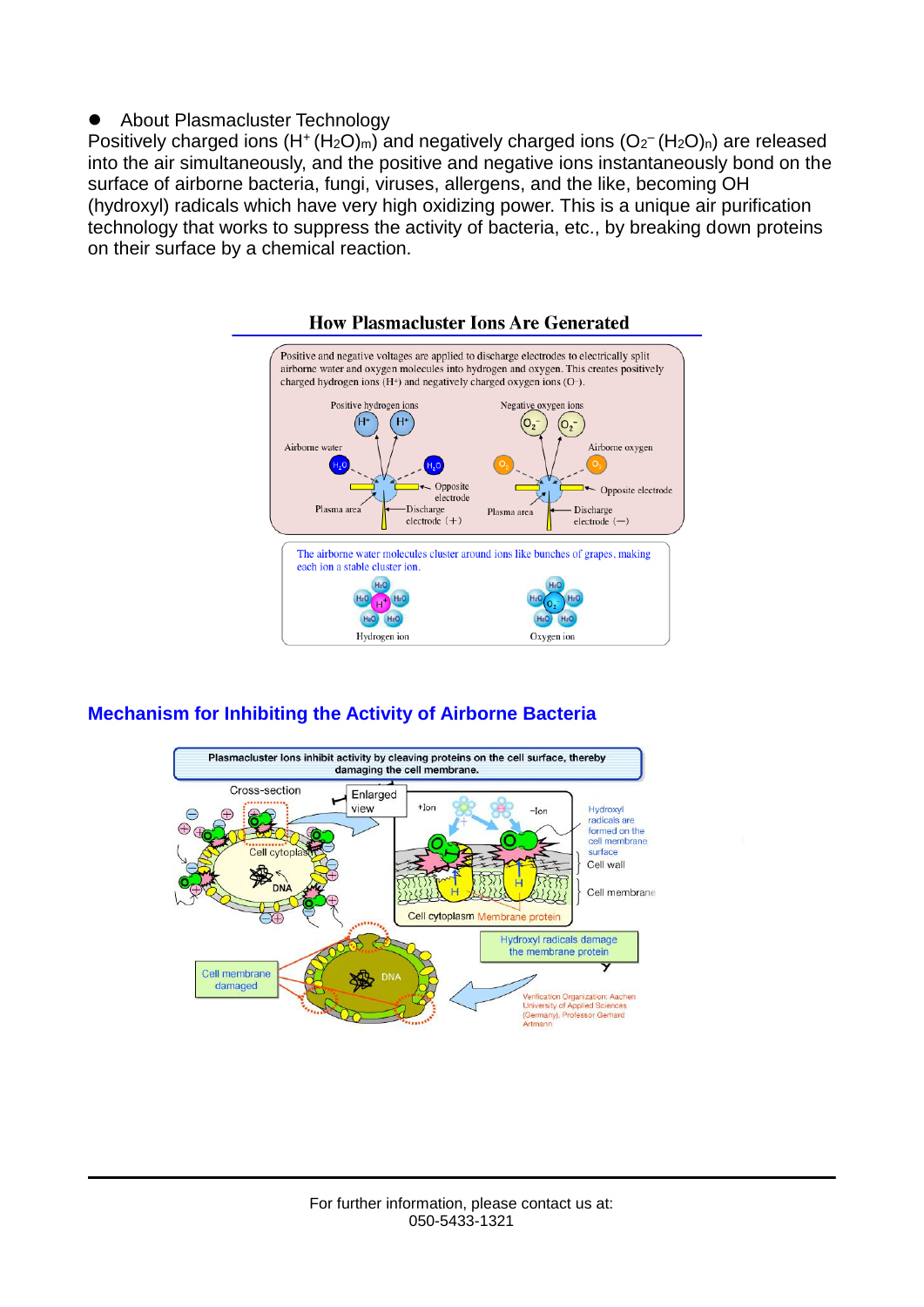### **Comparison of Oxidizing Power**

The OH– (hydroxyl) radical has the strongest oxidizing power among active oxygen species

| <b>Active Oxygen Species</b>       | <b>Chemical Formula</b> | <b>Standard Oxidation Potential [V]</b> |
|------------------------------------|-------------------------|-----------------------------------------|
| OH <sup>-</sup> (hydroxyl) radical | ٠OH                     | 2.81                                    |
| Oxygen atom                        | ٠O                      | 2.42                                    |
| Ozone                              | O3                      | 2.07                                    |
| Hydrogen peroxide                  | $H_2O_2$                | 1.78                                    |
| Hydroperoxyl radical               | <b>OOH</b>              | 1.70                                    |
| Oxygen molecule                    | O2                      | 1.23                                    |

#### **■ Research Institutes That Provided Data for Sharp's Academic Marketing**

| Target                      | Testing and Verification Organization                                     |  |
|-----------------------------|---------------------------------------------------------------------------|--|
|                             | Graduate School of Medicine, University of Tokyo / Public Health          |  |
|                             | <b>Research Foundation</b>                                                |  |
|                             | Faculty of Science and Engineering, Chuo University / Clinical Research   |  |
|                             | Support Center, University Hospital, University of Tokyo                  |  |
|                             | Animal Clinical Research Foundation                                       |  |
| Efficacy proven in clinical | Soiken Inc.                                                               |  |
| trials                      | School of Bioscience and Biotechnology, Tokyo University of Technology    |  |
|                             | National Trust Co., Ltd. / HARG Treatment Center                          |  |
|                             | National Center of Tuberculosis and Lung Diseases, Georgia                |  |
|                             | Dentsu ScienceJam Inc.                                                    |  |
|                             | Littlesoftware Inc.                                                       |  |
|                             | National Institute of Fitness and Sports in Kanoya                        |  |
|                             | Kitasato Research Center of Environmental Sciences                        |  |
|                             | Seoul National University                                                 |  |
|                             | Shanghai Municipal Center for Disease Control and Prevention, China       |  |
|                             | Kitasato Institute Medical Center Hospital                                |  |
| <b>Viruses</b>              | Retroscreen Virology, Ltd., UK                                            |  |
|                             | Shokukanken Inc.                                                          |  |
|                             | University of Indonesia                                                   |  |
|                             | Hanoi College of Technology, Vietnam National University, Vietnam         |  |
|                             | Institut Pasteur, Ho Chi Minh City, Vietnam                               |  |
|                             | National Research Center for the Control and Prevention of                |  |
|                             | Infectious Diseases/Institute of Tropical Medicine,                       |  |
|                             | Nagasaki University                                                       |  |
|                             | Graduate School of Advanced Sciences of Matter, Hiroshima University      |  |
| Allergens                   | Department of Biochemistry and Molecular Pathology, Graduate School of    |  |
|                             | Medicine, Osaka City University                                           |  |
|                             | Ishikawa Health Service Association                                       |  |
|                             | University of Lübeck, Germany                                             |  |
|                             | Professor Gerhard Artmann, Aachen University of Applied Sciences,         |  |
|                             | Germany                                                                   |  |
| Fungi                       | Japan Food Research Laboratories                                          |  |
|                             | Shokukanken Inc.                                                          |  |
|                             | Shanghai Municipal Center for Disease Control and Prevention, China       |  |
|                             | Biostir Inc.                                                              |  |
|                             | Medical Mycology Research Center, Chiba University                        |  |
|                             | Ishikawa Health Service Association                                       |  |
| <b>Bacteria</b>             | Shanghai Municipal Center for Disease Control and Prevention, China       |  |
|                             | Kitasato Research Center of Environmental Sciences                        |  |
|                             | Kitasato Institute Medical Center Hospital                                |  |
|                             | Dr. Melvin W. First, Professor Emeritus, Harvard School of Public Health, |  |
|                             | <b>US</b>                                                                 |  |
|                             | Animal Clinical Research Foundation                                       |  |
|                             | University of Lübeck, Germany                                             |  |